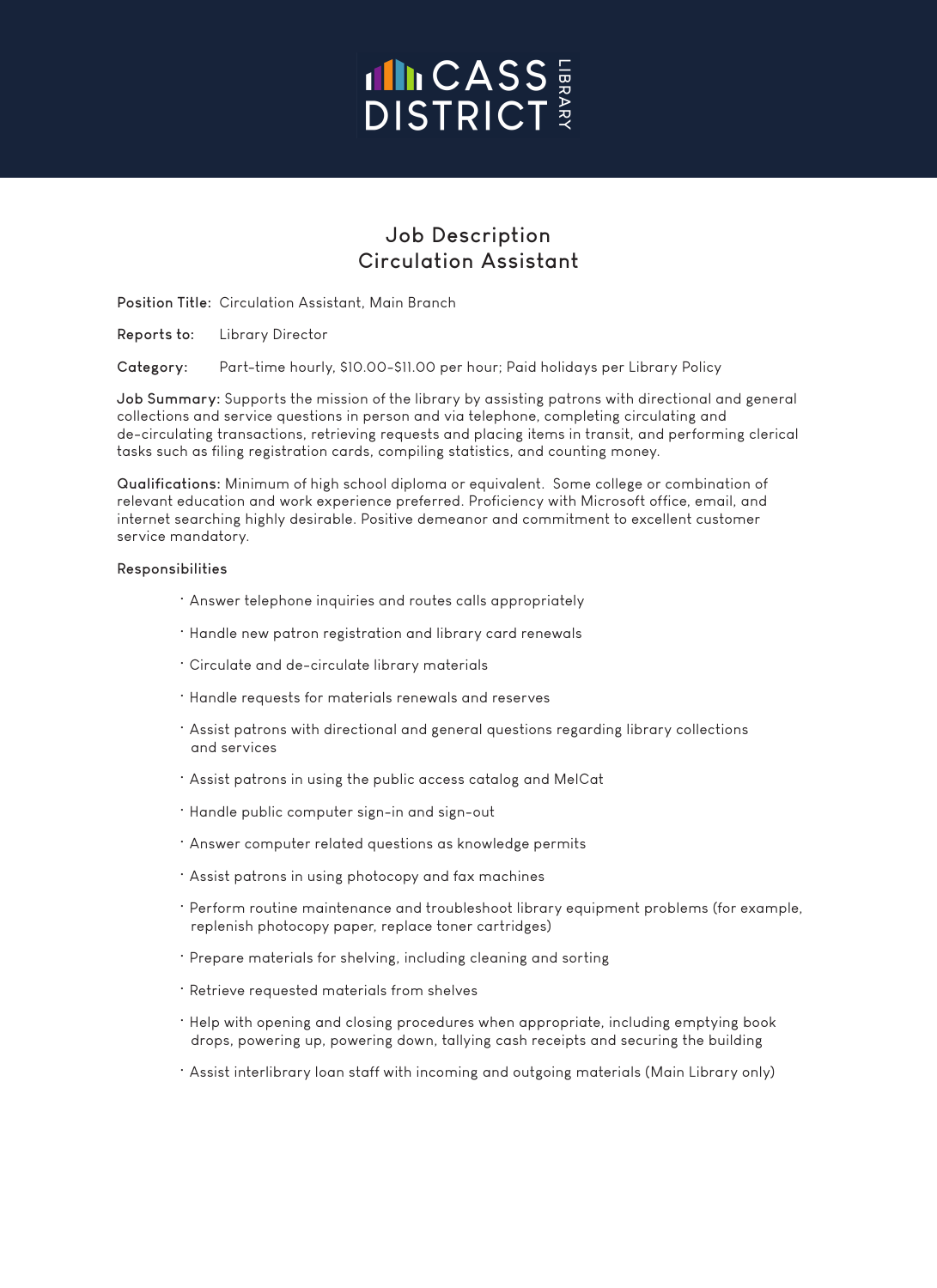#### **Experience and Attributes**

- Able to remain polite and professional at all times
- Proficient with ILS software such as Horizon and Innovative
- Proficiency with Microsoft office, email, and internet searching
- Able to communicate and deal with diverse populations and difficult people
- Able to multitask
- Service and detail oriented
- Able to handle monetary calculations and transactions
- Able to operate office machinery such as fax machines, photocopiers, coffee makers
- Able to move loaded book trucks and delivery boxes
- Willing to work evenings and weekends

The duties and responsibilities for this position, including essential job functions and responsibilities, supplement the Cass District Library Personnel Policies and work rules applicable to all employees and may change or increase as judged necessary by the Library. The Library reserves the right to assign work outside of an employee's regular job assignment and/or to change an employee's regular job assignment or job description at any time.

Employee Signature: \_\_\_\_\_\_\_\_\_\_\_\_\_\_\_\_\_\_\_\_\_\_\_\_\_\_\_\_\_\_\_\_\_\_\_\_\_\_\_\_\_\_\_\_\_\_\_\_\_\_\_

Date: \_\_\_\_\_\_\_\_\_\_\_\_\_\_\_\_\_\_\_\_\_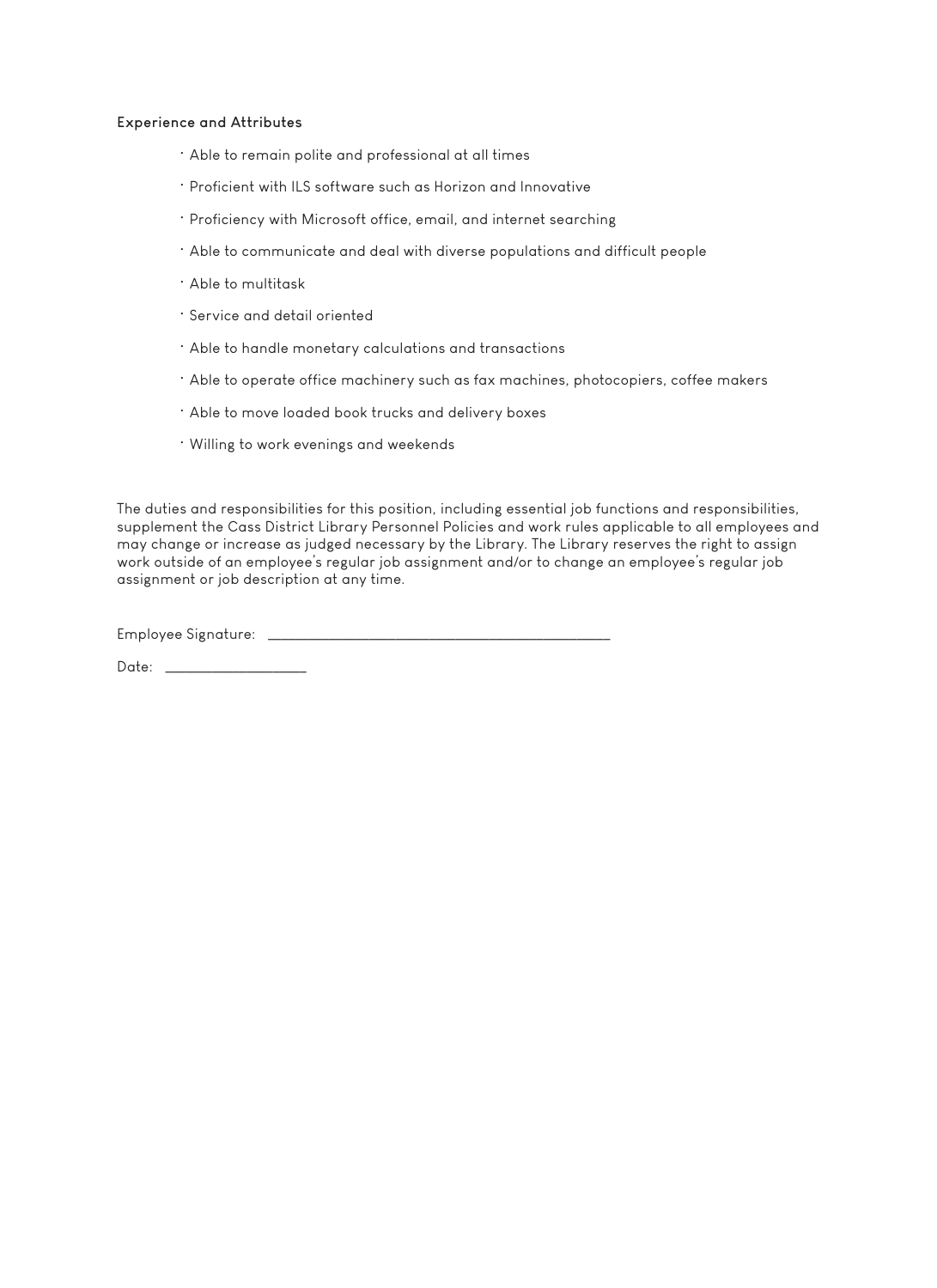Revised 12/2018